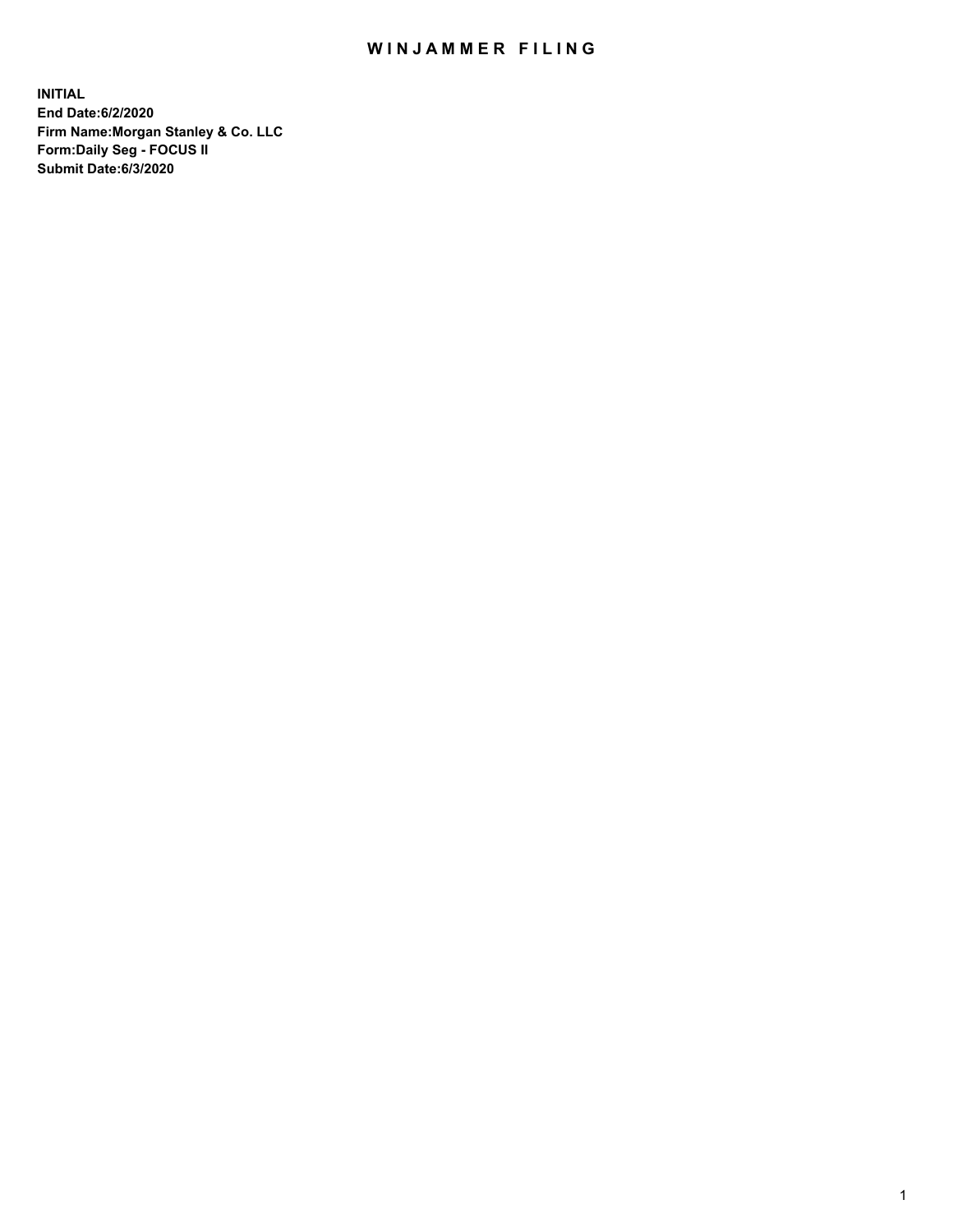**INITIAL End Date:6/2/2020 Firm Name:Morgan Stanley & Co. LLC Form:Daily Seg - FOCUS II Submit Date:6/3/2020 Daily Segregation - Cover Page**

| Name of Company                                                                   | Morgan Stanley & Co. LLC     |
|-----------------------------------------------------------------------------------|------------------------------|
| <b>Contact Name</b>                                                               | <b>Ikram Shah</b>            |
| <b>Contact Phone Number</b>                                                       | 212-276-0963                 |
| <b>Contact Email Address</b>                                                      | Ikram.shah@morganstanley.com |
| FCM's Customer Segregated Funds Residual Interest Target (choose one):            |                              |
| a. Minimum dollar amount: ; or                                                    | 235,000,000                  |
| b. Minimum percentage of customer segregated funds required:%; or                 | <u>0</u>                     |
| c. Dollar amount range between: and; or                                           | <u>00</u>                    |
| d. Percentage range of customer segregated funds required between:% and%.         | 0 Q                          |
| FCM's Customer Secured Amount Funds Residual Interest Target (choose one):        |                              |
| a. Minimum dollar amount: ; or                                                    | 140,000,000                  |
| b. Minimum percentage of customer secured funds required:%; or                    | <u>0</u>                     |
| c. Dollar amount range between: and; or                                           | <u>0 0</u>                   |
| d. Percentage range of customer secured funds required between: % and %.          | 0 Q                          |
| FCM's Cleared Swaps Customer Collateral Residual Interest Target (choose one):    |                              |
| a. Minimum dollar amount: ; or                                                    | 92,000,000                   |
| b. Minimum percentage of cleared swaps customer collateral required:% ; or        | <u>0</u>                     |
| c. Dollar amount range between: and; or                                           | 0 Q                          |
| d. Percentage range of cleared swaps customer collateral required between:% and%. | 0 <sub>0</sub>               |
|                                                                                   |                              |

Attach supporting documents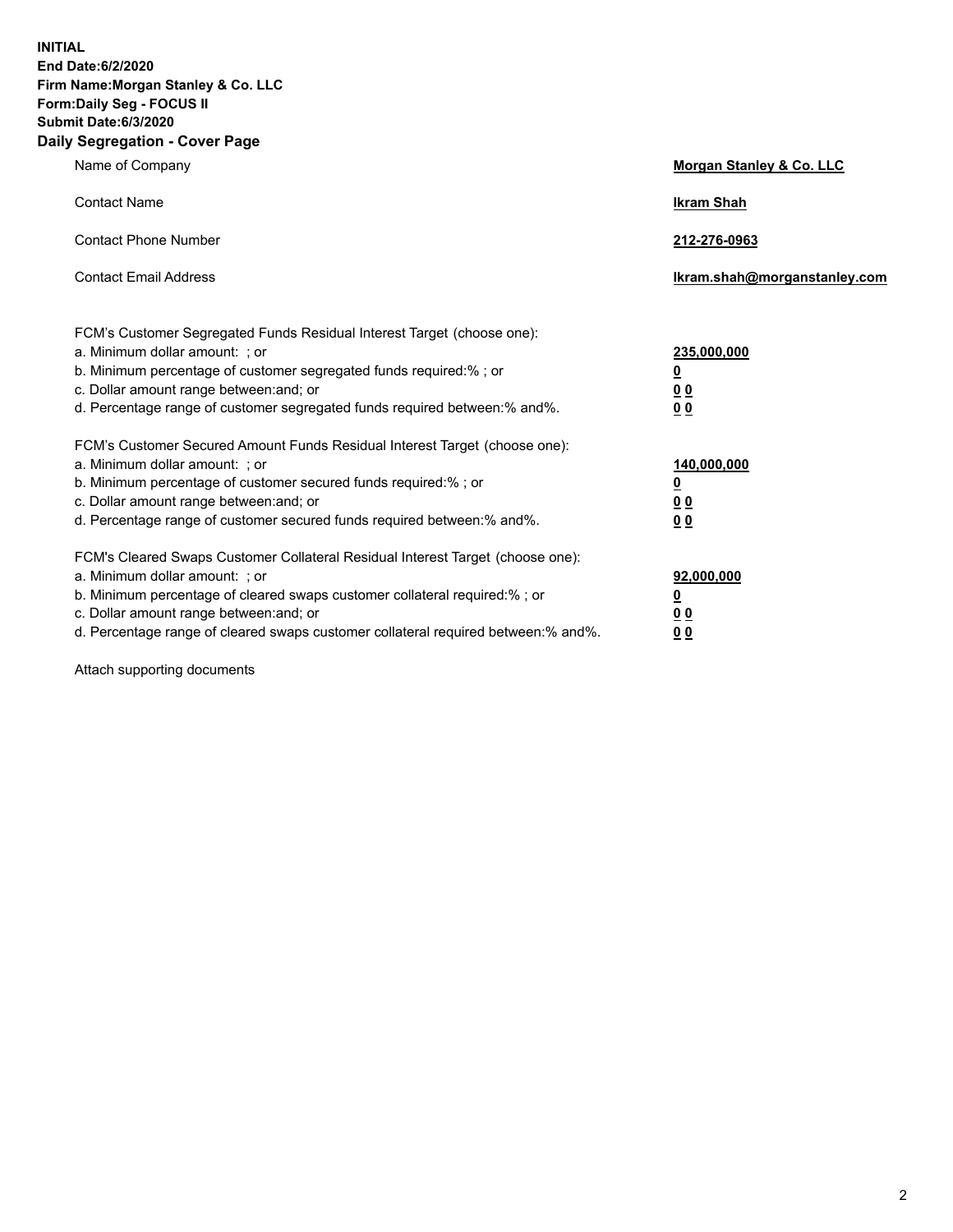| <b>INITIAL</b> | End Date: 6/2/2020<br>Firm Name: Morgan Stanley & Co. LLC<br>Form: Daily Seg - FOCUS II<br><b>Submit Date:6/3/2020</b><br><b>Daily Segregation - Secured Amounts</b>                                                                               |                                                                                                                                             |
|----------------|----------------------------------------------------------------------------------------------------------------------------------------------------------------------------------------------------------------------------------------------------|---------------------------------------------------------------------------------------------------------------------------------------------|
|                | Foreign Futures and Foreign Options Secured Amounts<br>Amount required to be set aside pursuant to law, rule or regulation of a foreign<br>government or a rule of a self-regulatory organization authorized thereunder                            | $0$ [7305]                                                                                                                                  |
| 1.             | Net ledger balance - Foreign Futures and Foreign Option Trading - All Customers<br>A. Cash<br>B. Securities (at market)                                                                                                                            | 4,102,660,529 [7315]<br>3,028,523,280 [7317]                                                                                                |
| 2.<br>3.       | Net unrealized profit (loss) in open futures contracts traded on a foreign board of trade<br>Exchange traded options<br>a. Market value of open option contracts purchased on a foreign board of trade                                             | 560,941,246 [7325]<br>6,617,780 [7335]                                                                                                      |
| 4.<br>5.       | b. Market value of open contracts granted (sold) on a foreign board of trade<br>Net equity (deficit) (add lines 1. 2. and 3.)                                                                                                                      | -13,804,848 [7337]<br>7,684,937,987 [7345]                                                                                                  |
|                | Account liquidating to a deficit and account with a debit balances - gross amount<br>Less: amount offset by customer owned securities                                                                                                              | 80,686,153 [7351]<br>-78,953,769 [7352] 1,732,384<br>[7354]                                                                                 |
| 6.             | Amount required to be set aside as the secured amount - Net Liquidating Equity<br>Method (add lines 4 and 5)                                                                                                                                       | 7,686,670,371 [7355]                                                                                                                        |
| 7.             | Greater of amount required to be set aside pursuant to foreign jurisdiction (above) or line<br>6.<br>FUNDS DEPOSITED IN SEPARATE REGULATION 30.7 ACCOUNTS                                                                                          | 7,686,670,371 [7360]                                                                                                                        |
| 1.             | Cash in banks<br>A. Banks located in the United States<br>B. Other banks qualified under Regulation 30.7                                                                                                                                           | 460,846,950 [7500]<br>338,796,256 [7520] 799,643,206<br>[7530]                                                                              |
| 2.             | <b>Securities</b><br>A. In safekeeping with banks located in the United States<br>B. In safekeeping with other banks qualified under Regulation 30.7                                                                                               | 905,656,469 [7540]<br>0 [7560] 905,656,469 [7570]                                                                                           |
| 3.             | Equities with registered futures commission merchants<br>A. Cash<br><b>B.</b> Securities<br>C. Unrealized gain (loss) on open futures contracts<br>D. Value of long option contracts<br>E. Value of short option contracts                         | 13,757,687 [7580]<br>$0$ [7590]<br>1,205,496 [7600]<br>$0$ [7610]<br><u>0</u> [7615] 14,963,183 [7620]                                      |
| 4.             | Amounts held by clearing organizations of foreign boards of trade<br>A. Cash<br><b>B.</b> Securities<br>C. Amount due to (from) clearing organization - daily variation<br>D. Value of long option contracts<br>E. Value of short option contracts | $0$ [7640]<br>$0$ [7650]<br>$0$ [7660]<br>$0$ [7670]<br>0 [7675] 0 [7680]                                                                   |
| 5.             | Amounts held by members of foreign boards of trade<br>A. Cash<br><b>B.</b> Securities<br>C. Unrealized gain (loss) on open futures contracts<br>D. Value of long option contracts<br>E. Value of short option contracts                            | 3,562,031,336 [7700]<br>2,122,866,811 [7710]<br>559,735,750 [7720]<br>6,617,780 [7730]<br><u>-13,804,848</u> [7735] 6,237,446,829<br>[7740] |
| 6.<br>7.       | Amounts with other depositories designated by a foreign board of trade<br>Segregated funds on hand                                                                                                                                                 | $0$ [7760]<br>$0$ [7765]                                                                                                                    |
| 8.             | Total funds in separate section 30.7 accounts                                                                                                                                                                                                      | 7,957,709,687 [7770]                                                                                                                        |
| 9.             | Excess (deficiency) Set Aside for Secured Amount (subtract line 7 Secured Statement<br>Page 1 from Line 8)                                                                                                                                         | 271,039,316 [7380]                                                                                                                          |
| 10.            | Management Target Amount for Excess funds in separate section 30.7 accounts                                                                                                                                                                        | 140,000,000 [7780]                                                                                                                          |

11. Excess (deficiency) funds in separate 30.7 accounts over (under) Management Target **131,039,316** [7785]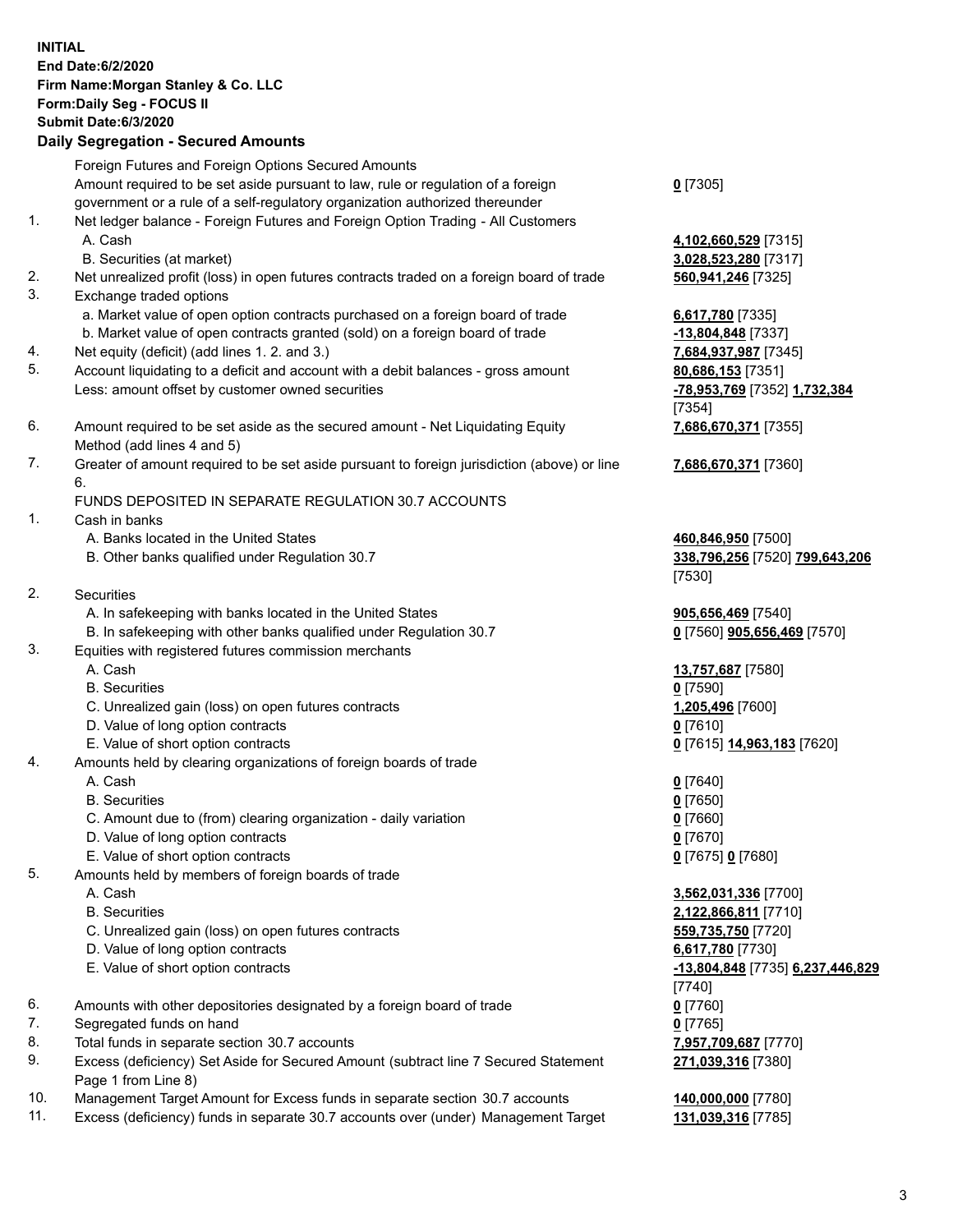|          | <b>INITIAL</b><br>End Date:6/2/2020<br>Firm Name: Morgan Stanley & Co. LLC<br>Form: Daily Seg - FOCUS II<br><b>Submit Date:6/3/2020</b><br>Daily Segregation - Segregation Statement |                                                     |
|----------|--------------------------------------------------------------------------------------------------------------------------------------------------------------------------------------|-----------------------------------------------------|
|          |                                                                                                                                                                                      |                                                     |
|          | SEGREGATION REQUIREMENTS(Section 4d(2) of the CEAct)                                                                                                                                 |                                                     |
| 1.       | Net ledger balance                                                                                                                                                                   |                                                     |
|          | A. Cash                                                                                                                                                                              | 13,626,473,330 [7010]                               |
|          | B. Securities (at market)                                                                                                                                                            | 8,795,187,727 [7020]                                |
| 2.<br>3. | Net unrealized profit (loss) in open futures contracts traded on a contract market                                                                                                   | 3,069,529,393 [7030]                                |
|          | Exchange traded options                                                                                                                                                              |                                                     |
|          | A. Add market value of open option contracts purchased on a contract market                                                                                                          | 575,292,592 [7032]                                  |
|          | B. Deduct market value of open option contracts granted (sold) on a contract market                                                                                                  | -517,480,948 [7033]                                 |
| 4.<br>5. | Net equity (deficit) (add lines 1, 2 and 3)                                                                                                                                          | 25,549,002,094 [7040]                               |
|          | Accounts liquidating to a deficit and accounts with<br>debit balances - gross amount                                                                                                 |                                                     |
|          | Less: amount offset by customer securities                                                                                                                                           | 261,445,703 [7045]<br>-255,205,671 [7047] 6,240,032 |
|          |                                                                                                                                                                                      | [7050]                                              |
| 6.       | Amount required to be segregated (add lines 4 and 5)                                                                                                                                 | 25,555,242,126 [7060]                               |
|          | FUNDS IN SEGREGATED ACCOUNTS                                                                                                                                                         |                                                     |
| 7.       | Deposited in segregated funds bank accounts                                                                                                                                          |                                                     |
|          | A. Cash                                                                                                                                                                              | 4,245,884,161 <sub>[7070]</sub>                     |
|          | B. Securities representing investments of customers' funds (at market)                                                                                                               | $0$ [7080]                                          |
|          | C. Securities held for particular customers or option customers in lieu of cash (at                                                                                                  | 1,429,010,801 [7090]                                |
|          | market)                                                                                                                                                                              |                                                     |
| 8.       | Margins on deposit with derivatives clearing organizations of contract markets                                                                                                       |                                                     |
|          | A. Cash                                                                                                                                                                              | 12,903,966,679 [7100]                               |
|          | B. Securities representing investments of customers' funds (at market)                                                                                                               | $0$ [7110]                                          |
|          | C. Securities held for particular customers or option customers in lieu of cash (at                                                                                                  | 7,366,176,926 [7120]                                |
|          | market)                                                                                                                                                                              |                                                     |
| 9.       | Net settlement from (to) derivatives clearing organizations of contract markets                                                                                                      | 118,850,434 [7130]                                  |
| 10.      | Exchange traded options                                                                                                                                                              |                                                     |
|          | A. Value of open long option contracts                                                                                                                                               | 575,292,592 [7132]                                  |
|          | B. Value of open short option contracts                                                                                                                                              | -517,480,948 [7133]                                 |
| 11.      | Net equities with other FCMs                                                                                                                                                         |                                                     |
|          | A. Net liquidating equity                                                                                                                                                            | 15,235,025 [7140]                                   |
|          | B. Securities representing investments of customers' funds (at market)                                                                                                               | $0$ [7160]                                          |
|          | C. Securities held for particular customers or option customers in lieu of cash (at                                                                                                  | $0$ [7170]                                          |
|          | market)                                                                                                                                                                              |                                                     |
| 12.      | Segregated funds on hand                                                                                                                                                             | $0$ [7150]                                          |
| 13.      | Total amount in segregation (add lines 7 through 12)                                                                                                                                 | 26,136,935,670 [7180]                               |
| 14.      | Excess (deficiency) funds in segregation (subtract line 6 from line 13)                                                                                                              | 581,693,544 [7190]                                  |
| $15 -$   | Managament Target Amount for Excess funds in segregation                                                                                                                             | 235 000 000 [7104]                                  |

15. Management Target Amount for Excess funds in segregation<br>16. Excess (deficiency) funds in segregation over (under) Manag Excess (deficiency) funds in segregation over (under) Management Target Amount Excess

**346,693,544** [7198]